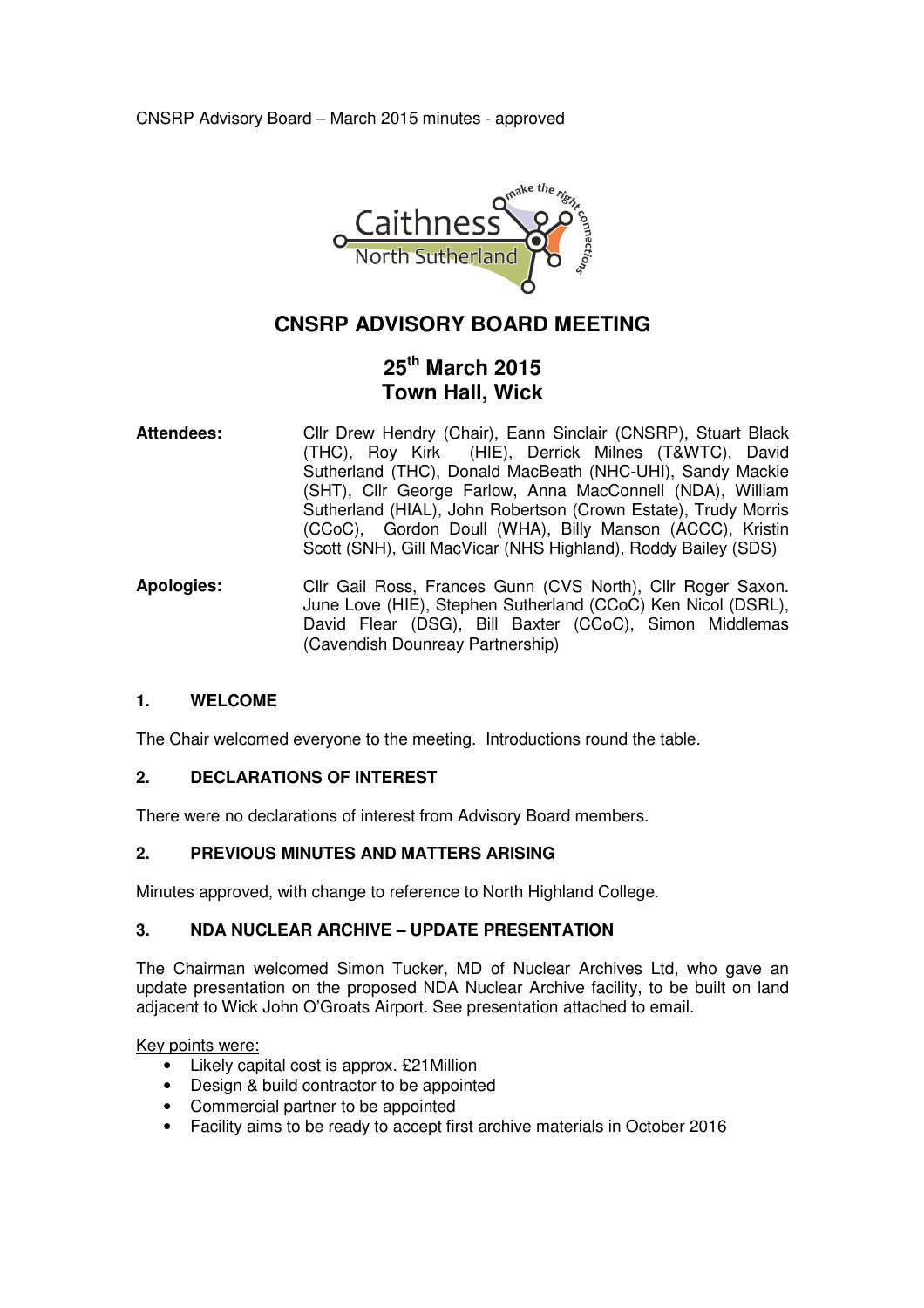Questions:

- Sandy Mackie: will employment on site be responsibility of Commercial Partner? Simon Tucker: yes, likely to be around 20 staff employed.
- Cllr Farlow: where does the funding for the project come from? Simon Tucker: from NDA, via investment company.

## **4. PROGRAMME MANAGER UPDATE**

ES quarterly update report was distributed to everyone in advance of the meeting. The report takes a new format, focussing on the major projects in the CNSRP Programme. Following discussion on progress with individual projects ES asked members for feedback on the usefulness of the format. TM suggested that it would still be useful to have a section of narrative text to put the individual projects in wider context. **ACTION 1 – ES** to revise format for future written updates to take account of feedback.

## **5. INWARD INVESTMENT – PROGRESS REPORT**

Roy Kirk provided an update on the activities that have been undertaken since the last meeting. The following items were of note:

- Working on revised scopes of work to submit to DSRL to help support inward investment and Talent Attraction activities to fit into CNSRP high level plan. – Ongoing.
- Continued interest in Caithness from oil & gas sector, despite wider issues around price of oil. Cost reduction and margin improvement are key watchwords for the industry, and Caithness can offer potential solutions.
- CNSRP event in Scottish Parliament previous evening to Advisory Board (hosted by Rob Gibson MSP). Good turnout of businesspeople, with key speakers Simon Middlemas (Cavendish Nuclear) and Will Watt (Subsea 7).

#### **6. MEMBER UPDATES**

Caithness Chamber of Commerce

- TM highlighted uncertainty about match funding for Caithness Transport Forum activities following Highland Council decision not to approve further year funding. SB and the Chair made suggestions about alternative approaches for match funding. TM agreed to pursue these and report on progress. ACTION 2 – TM to pursue alternative CTF funding options.
- Chamber is working on an application to Scottish Government Investing in Young People programme, which involves a range of local partners. Proposal is due to be submitted in June.

## Caithness Voluntary Group/CVS North

There were no representatives available to attend the meeting.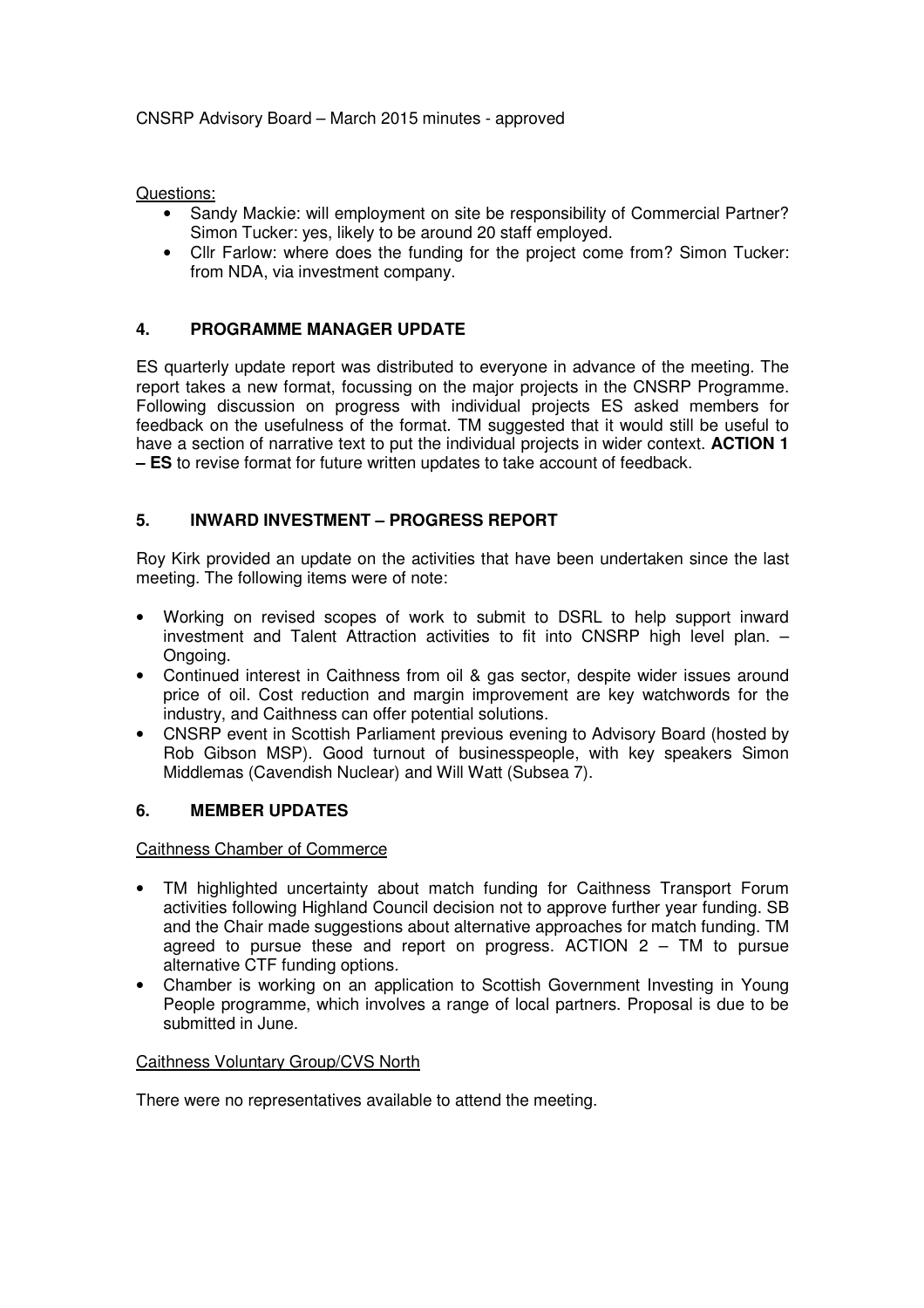## CNSRP Advisory Board – March 2015 minutes - approved

#### Cavendish Dounreay Partnership

- Cavendish Nuclear has provided part-time resource to support Wick Harbour Authority with their business planning development.
- Cavendish Nuclear has been providing support to CNSRP Programme Manager to develop the high level programme. Simon Middlemas has been working with ES on this.

## Dounreay Stakeholder Group/ DSRL/ NDA

- DSG met on 18th March for its AGM and public meeting.
- NDA Nuclear Archives meeting with DSG members this evening.
- NDA issued a draft paper on their contribution to socio economics and Caithness and North Sutherland since NDA came in to being - the draft paper will come to our socio economic sub group for discussion.
- NDA has approved funding to support the activities of Venture North.
- The Dounreay Socio Economic Alliance Plan for 2015 is nearing completion. This will be discussed at our next sub group meeting.
- DSRL are currently developing a people plan and DSG (and CNSRP Delivery Team) will receive a copy when finalised.
- DSRL approved funding of £20K to support the funding of a planning application for the proposed Community Sports Hub. Cavendish Nuclear have allocated a part-time resource to take this project forward.

#### Highland Council

- Council staff will soon be moving into the new building in Market Square, Wick (members were invited to tour the new Council offices after the meeting).
- Contractors are now on site at two new schools developments in Wick.
- The Caithness & Sutherland Local Development Plan "Main Issues Report" staff collating comments received, and will submit a report to Caithness & Sutherland Area Cttee in May.
- City Region deal for Inverness/ Highland. SB and the Chair spoke of the potential for regional projects (eg marine renewables, infrastructure) to be considered as part of the programme.

## Crown Estate

- Review process for current contracts in wave and tidal.
- Some grid connections have been handed back.

## HIAL

- Upgrading works to the airport runway apron are on course for delivery.
- Works to the outside of the Hangar closest to the terminal building are scheduled for May.

## HIE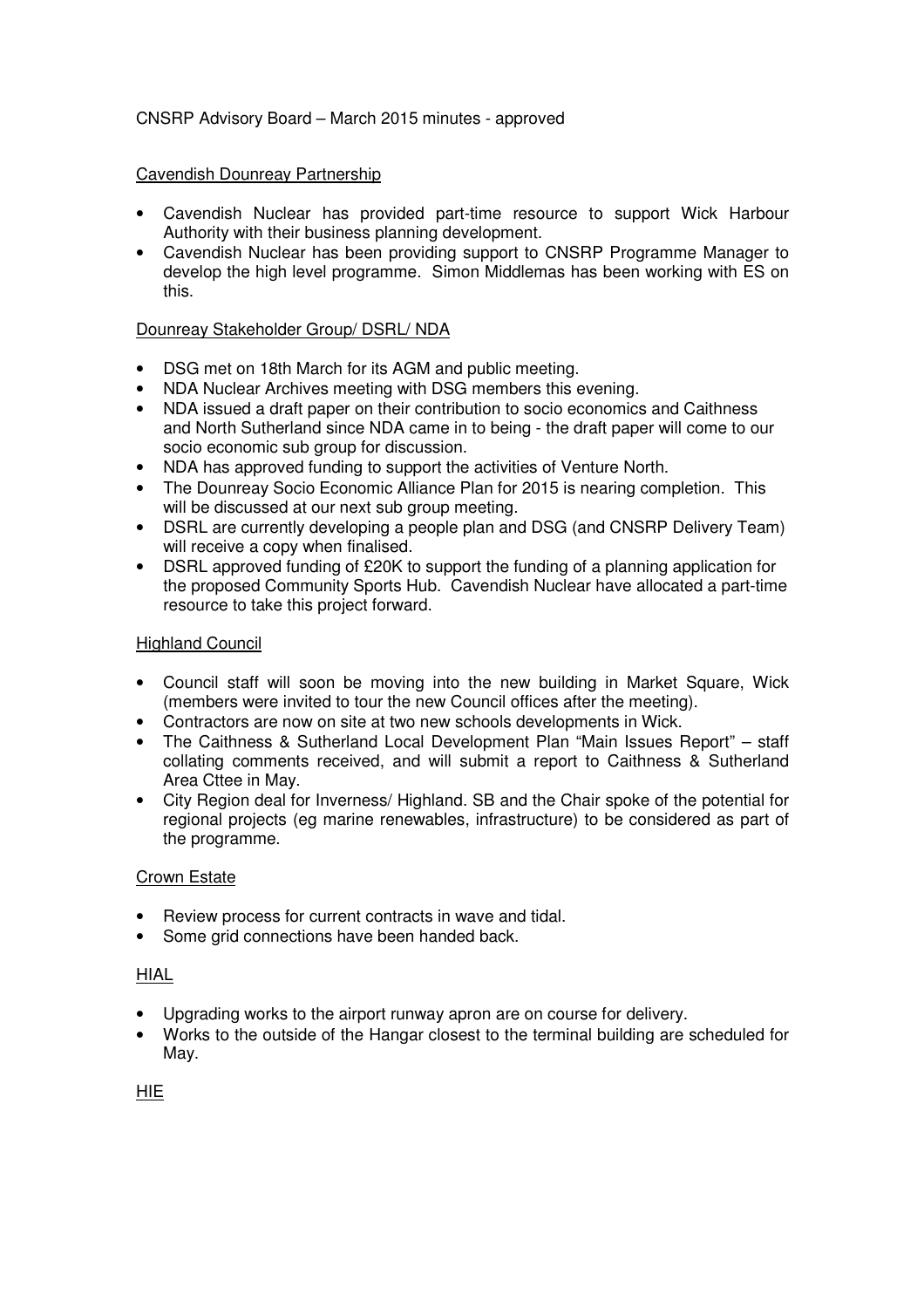## CNSRP Advisory Board – March 2015 minutes - approved

- Business as usual. Our team are supporting business growth through account management.
- Scrabster Seafoods have received grant support to create a crab processing facility at Scrabster Harbour, creating up to 25 new jobs.

#### North Highland College

- Continued investment in curriculum development.
- Next programme of EU funding likely to become available later this year.
- 10 trainees have been successfully recruited onto SSE Employability Programme, and further 10 trainees recruited onto Linesman programme.

#### Scrabster Harbour Trust

- Jubilee Quay investment is proving its worth. Growth in energy traffic and in fish landings.
- Expected growth in cruise ship visits next year, and new product offerings for visitors.
- Upcoming issue with discards legislation.

#### Wick Harbour Authority

- Good trading year in 2014/15 (due to renewables traffic)
- Productive discussions with Beatrice representatives, and MORL boats now using harbour to support Metmast maintenance.
- Delighted with Cavendish support to WHA.

#### Scottish Natural Heritage

Kristin Scott outlined work continuing on the Peatlands Project, also work to investigate the potential for World Heritage Status. She also suggested that further Marine Designations were likely in the north.

#### Skills Development Scotland

Roddy Bailey outlined work in support of the recommendations from the Commission for Scotland's Young Workforce, which related to work also being taken forward by Caithness Chamber. SDS is working with schools and colleges, focussing on S4-6 age group..

#### Job Centre Plus

• There were no representatives available to attend the meeting

#### Thurso & Wick Trades Council

• Continuing concerns over transport infrastructure. New Scotrail timetables and price of flights to Aberdeen are particular concerns.

## **7. AOB**